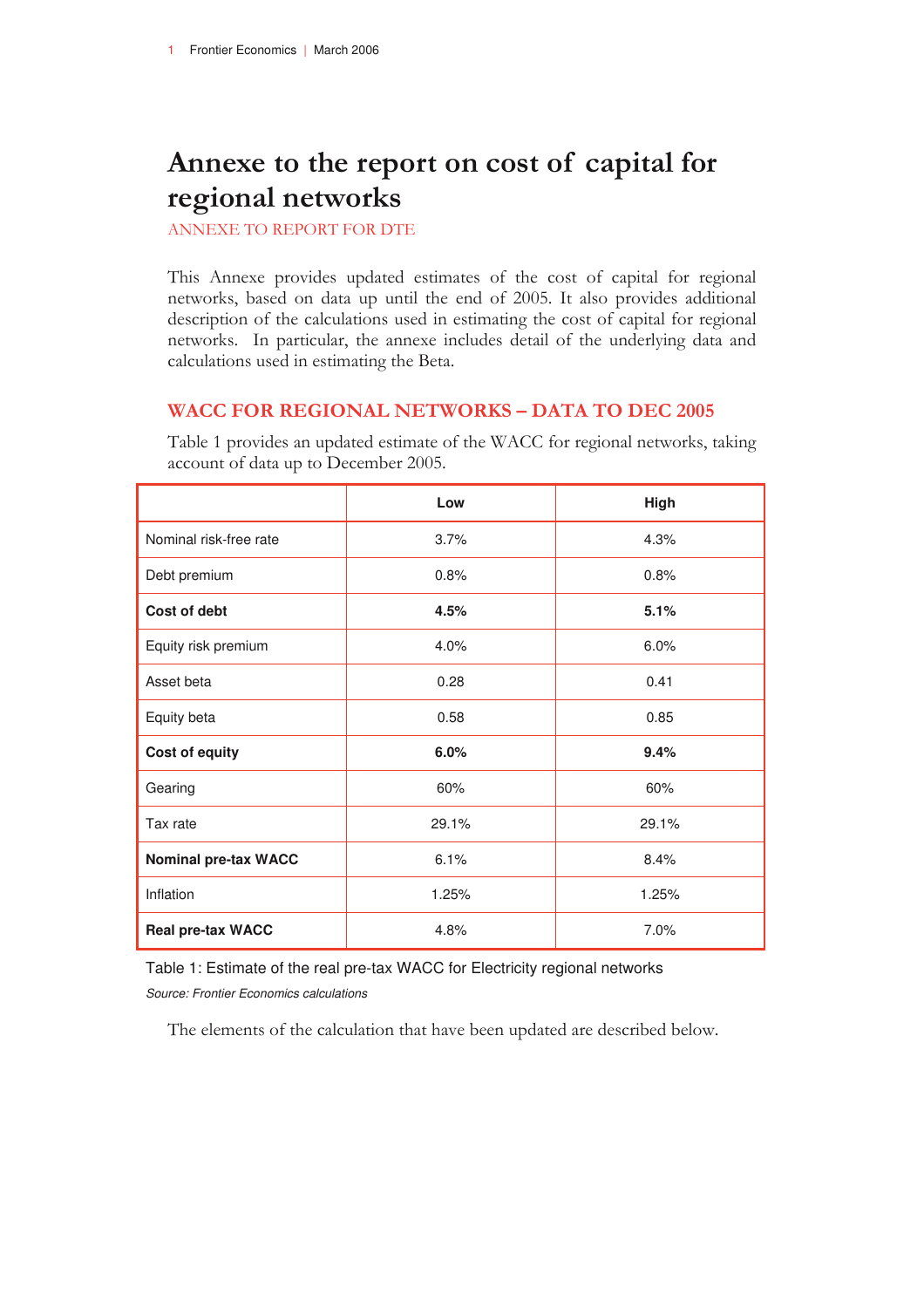### **Asset betas**

Table 2 shows the update estimates of the asset betas of the comparator report. The comparator sample has been amended since September:

- the Canadian utility Terasen has been removed from the sample following its de-listing; and
- the Argentine electricity utility Transener has been added to the sample<sup>1</sup>.

Applying the methodology set-out in the main report, this data provides a range for the asset betas of 0.28 to 0.41. This is based on the average of the daily estimates and the average of the weekly estimates.

| Country    | Company                   | Daily data | Weekly data |
|------------|---------------------------|------------|-------------|
| Argentina  | Transener                 | 0.24       | 0.32        |
| Australia  | Australia Gas Light       | 0.52       | 0.23        |
| Australia  | Envestra                  | 0.21       | 0.13        |
| Canada     | <b>Canadian Utilities</b> | 0.29       | 0.26        |
| Canada     | Emera                     | 0.13       | 0.11        |
| Spain      | <b>Red Electrica</b>      | 0.36       | 0.21        |
| UK         | Transco                   | 0.38       | 0.31        |
| UK         | <b>Scottish Power</b>     | 0.42       | 0.43        |
| <b>UK</b>  | <b>United Utilities</b>   | 0.32       | 0.22        |
| UK         | Viridian                  | 0.39       | 0.15        |
| <b>USA</b> | Atlanta Gas Light         | 0.57       | 0.43        |
| <b>USA</b> | <b>Atmos Energy</b>       | 0.58       | 0.36        |
| <b>USA</b> | Duquesne Light Holdings   | 0.68       | 0.38        |
| <b>USA</b> | Exelon                    | 0.65       | 0.34        |

#### Table 2: Asset betas for comparator firms, Vasicek adjustment

*Source: Frontier calculations* 

 $\overline{a}$ 

*Daily data over two years from 29 Dec 2003 to 29 Dec 2005, weekly data over five years from 02 Jan 2001 to 26-30 Dec 2005 (average across 5 possible start days); national indexes.* 

# Annexe to the report on cost of capital for regional networks

Over the last five years, Transener was traded on only 78% of days, below the trading frequency of the other companies in the sample. We considered that this did not pose a problem with including Transener in the sample. The frequency of its trading rose to above 90% in the second part of the period and the lower liquidity at the beginning of the sample period is less of a problem since this part of the sample is only used for weekly estimates (where trading frequency is less of an issue).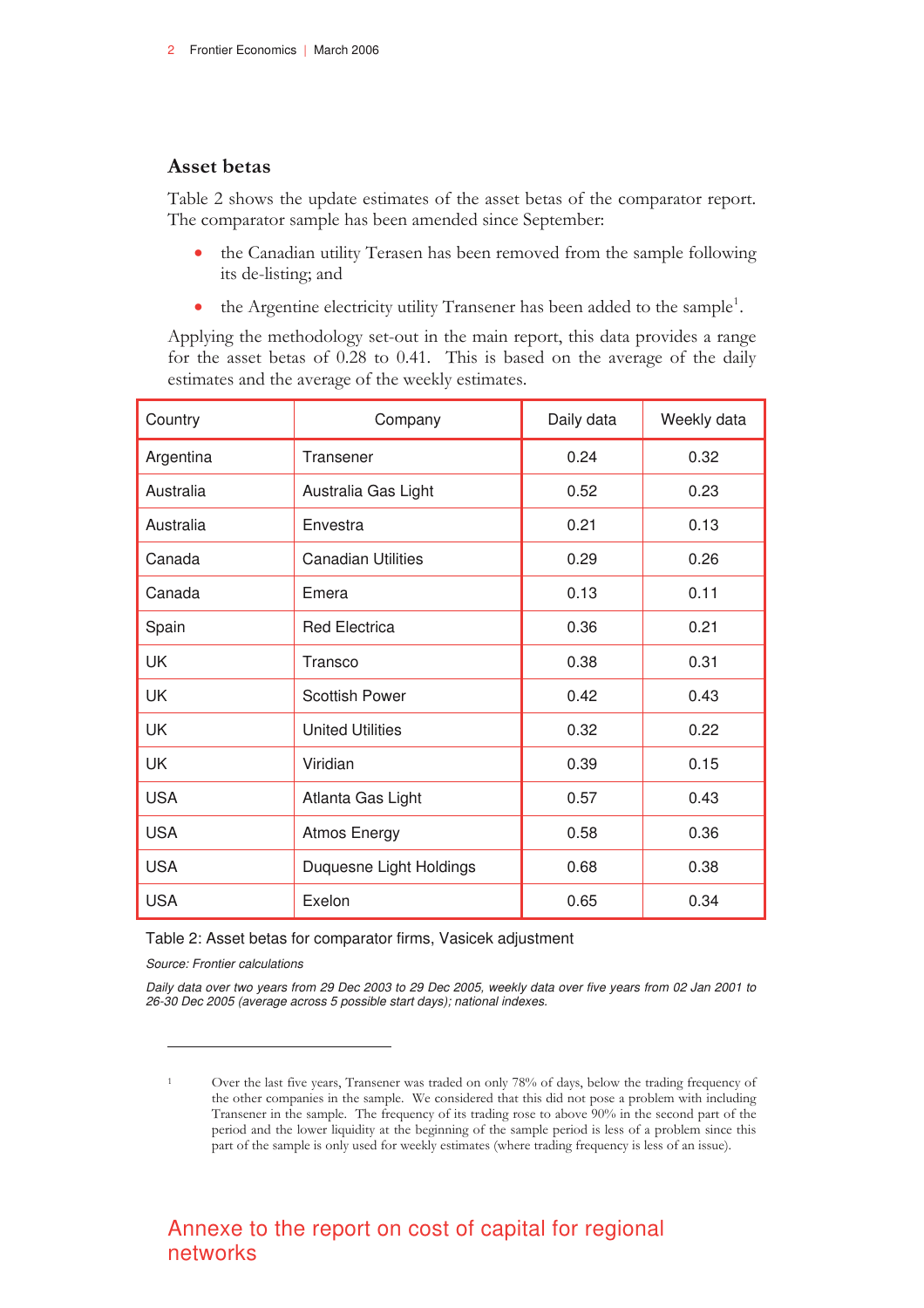### **Nominal risk free rate**

Table 3 shows average nominal government bond yield for the Netherlands over periods from six months to five years.

| Time period (to<br>December 2005) | Yield on 10 year maturity $-$<br>average over period | Table 3: Yield on<br>Netherlands<br>Government debt |
|-----------------------------------|------------------------------------------------------|-----------------------------------------------------|
| 6 months                          | 3.3%                                                 | Source:<br>Eurostat                                 |
| 1 year                            | 3.4%                                                 |                                                     |
| 2 year                            | 3.7%                                                 |                                                     |
| 3 year                            | 3.9%                                                 |                                                     |
| 5 year                            | 4.3%                                                 |                                                     |

Using the methodology described in the main report, this gives a range for the risk-free rate of 3.7% to 4.3%.

### **Equity risk premium**

The estimate of the WACC is based on a range for equity risk premium (ERP) of 4% to 6%. This range is derived from evidence on the ERP from different sources:

- historical data on equity returns;
- models of ERP expectations; and
- survey evidence.

Figure 1 below shows the historic ERP based on an arithmetic mean and a geometric mean calculation. It shows the results for the "world" index (the total for the 16 countries in the sample) and for the Netherlands. It updates Figure 5 in the main report, taking into account data to the end of 2004. The results are broadly consistent with the previous findings:

- the historic world ERP has increased from 3.8% to 4.0% (geometric) and 4.9% to 5.1% (arithmetic); and
- the historic Netherlands ERP has fallen from 3.8% to 3.7% (geometric) and from 5.9% to 5.8% (arithmetic).

The ERP range of 4% to 6% is consistent with these updated results.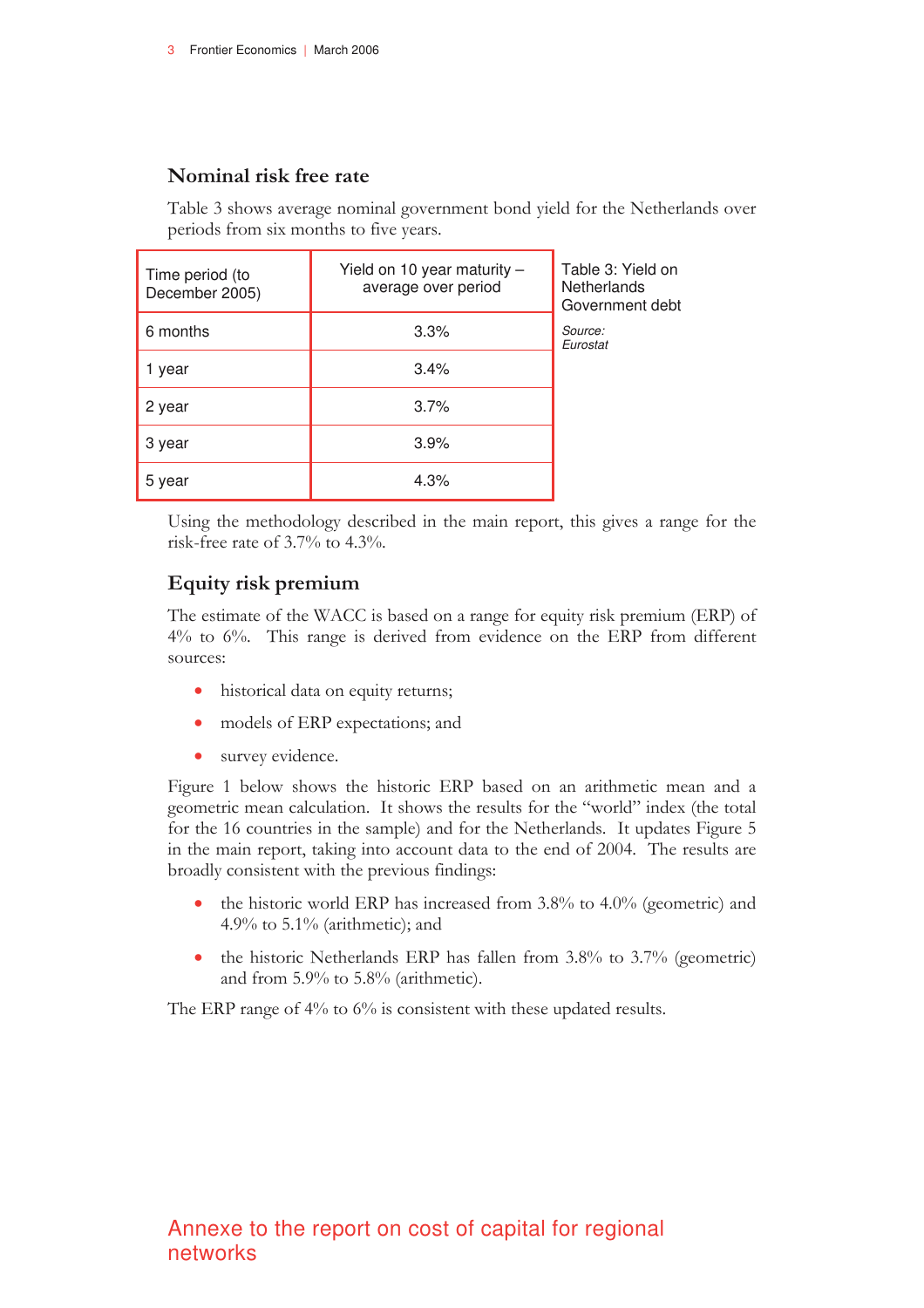

Figure 1: International evidence on the ERP: 1900 to 2004

*Source: Dimson, Marsh and Staunton, 2002, Global Investment Returns Yearbook (ABN AMRO/London Business School, 2005)* 

### **Debt premium**

The main report used a value of 0.8% for the debt premium. This value was based principally on data on yield spreads for a sample of comparator utility bonds. The updated results for this comparator group are shown in Figure 2 and Table 4 below.

The Figure shows that the credit spreads have been stable in the period between September and December 2005.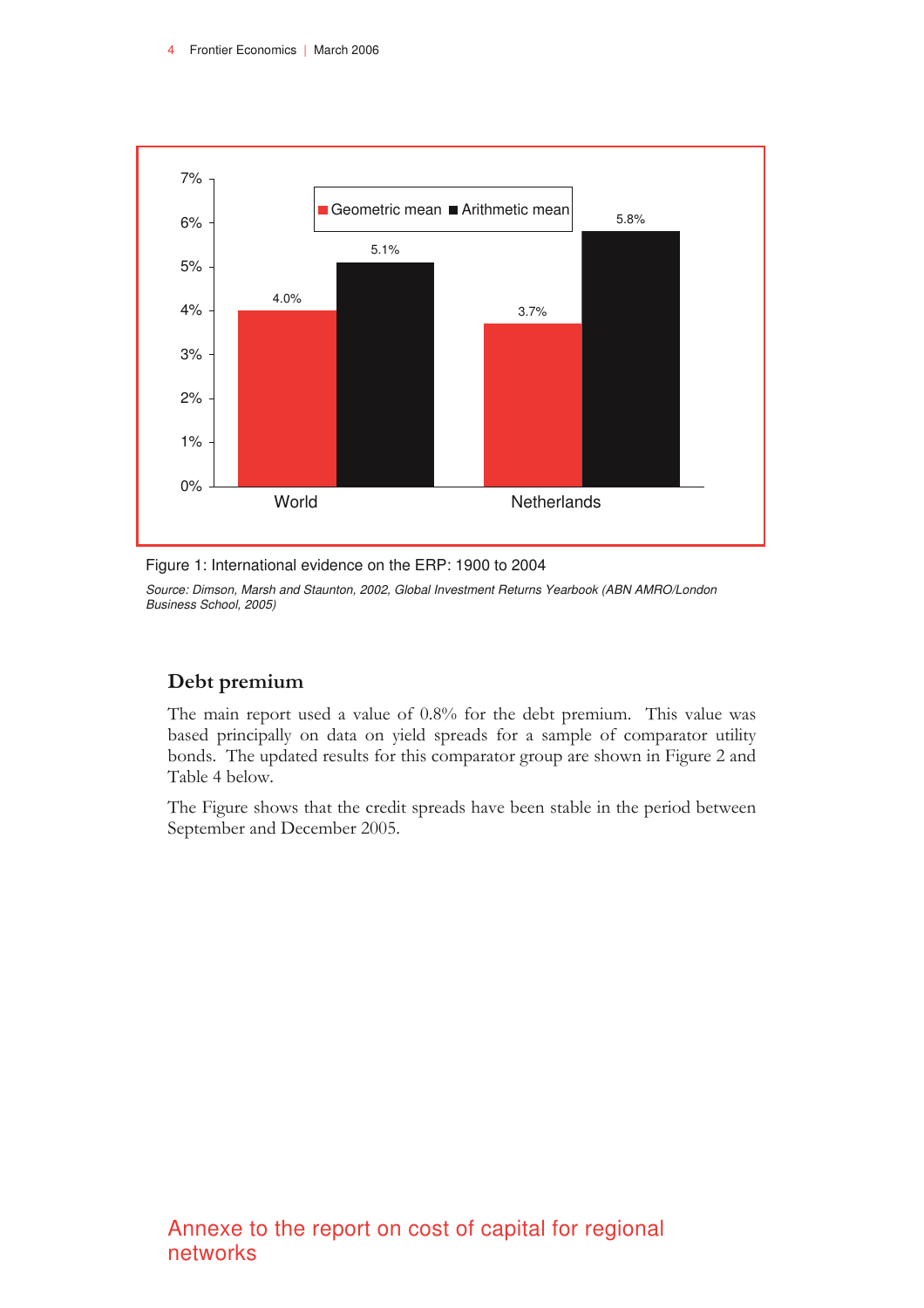



Table 4 summarises information presented in Figure 2, showing the average values of debt premium for each company in the sample, from January 2004 to December 2005. This suggests that a range of 0.4% to 0.9% is appropriate for a 'single A' credit rating, based on the two years of data.

| Company               | Average debt premium (basis<br>points) | Table 4: Average debt<br>premium by company,                                                      |
|-----------------------|----------------------------------------|---------------------------------------------------------------------------------------------------|
| <b>Red Electrica</b>  | 40                                     | January 2004 to<br>December 2005 (basis<br>points)<br>Source: Bloomberg; Frontier<br>calculations |
| Energias de Portugal  | 91                                     |                                                                                                   |
| Essent                | 52                                     |                                                                                                   |
| Eneco                 | 47                                     |                                                                                                   |
| Transco               | 78                                     |                                                                                                   |
| <b>Scottish Power</b> | 78                                     |                                                                                                   |
| United Utilities.     | 81                                     |                                                                                                   |
| Iberdrola             | 40                                     |                                                                                                   |
| <b>RWE</b>            | 35                                     |                                                                                                   |

These updated figures are consistent with the value of 0.8% for the debt premium, as set-out in the main report.

# Annexe to the report on cost of capital for regional networks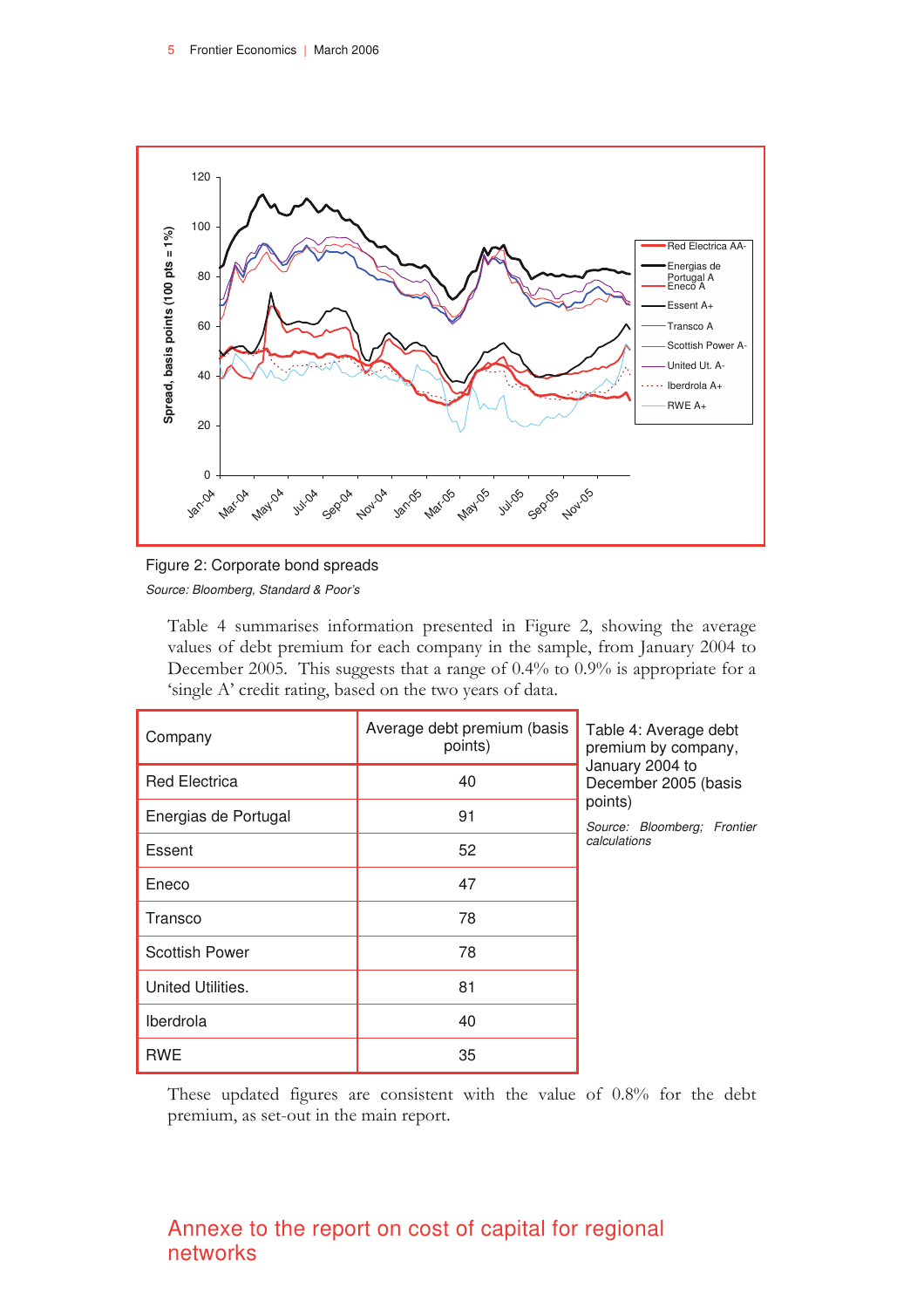#### **DATA UNDERLYING BETA ESTIMATES**

The second section of this annex provides details of the data used in estimating betas for the comparator group of companies.

### **Reference index variance assumption used in the Vasicek adjustment**

In applying the Vasicek adjustment, we used the following assumptions about the variance of beta across the sample of firms that serve as an approximation to a market index<sup>2</sup>: daily estimates: 0.09; weekly estimates: 0.07.

#### **Unadjusted asset betas**

Table 5 shows the asset beta values for the comparator firms without the Vasicek adjustment.

 $\overline{a}$ 

$$
\beta_{adj} = \beta_{OLS} \cdot \frac{Var(\beta_{pop})}{Var(\beta_{pop}) + SE^2(\beta_{OLS})} + 1 \cdot \frac{SE^2(\beta_{OLS})}{Var(\beta_{pop}) + SE^2(\beta_{OLS})}
$$

where  $SE^2(\beta_{OLS})$  is the standard error squared of the OLS estimate of beta, and  $Var(\beta_{pop})$  is the variance of beta across the sample of firms that serve as an approximation to some market index.

# Annexe to the report on cost of capital for regional networks

 $\overline{2}$ The formula for the Vasicek adjustment is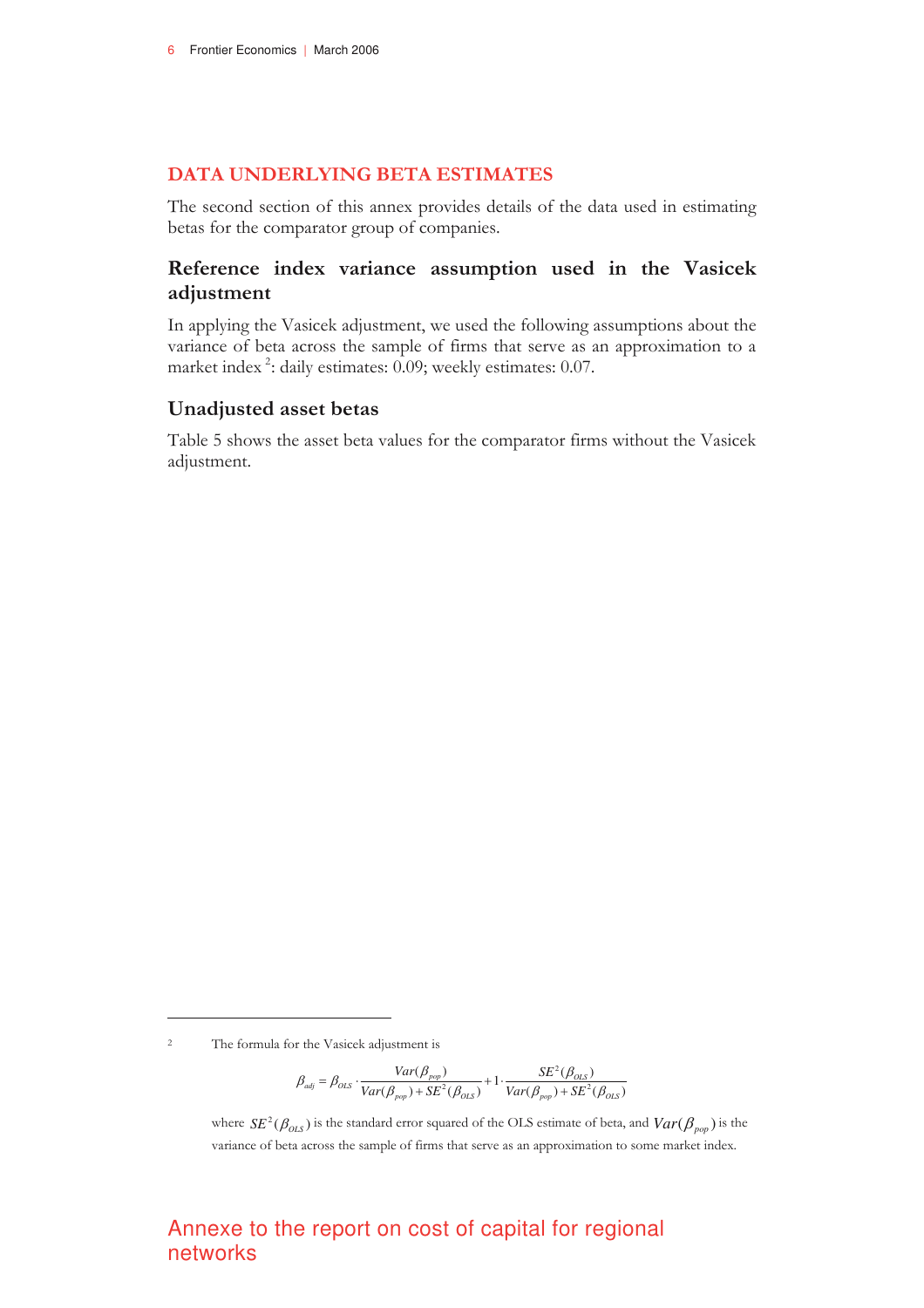| Country    | Company                   | Daily data | Weekly data |
|------------|---------------------------|------------|-------------|
| Argentina  | Transener                 | 0.23       | 0.29        |
| Australia  | Australia Gas Light       | 0.50       | 0.15        |
| Australia  | Envestra                  | 0.20       | 0.10        |
| Canada     | <b>Canadian Utilities</b> | 0.26       | 0.21        |
| Canada     | Emera                     | 0.11       | 0.07        |
| Spain      | <b>Red Electrica</b>      | 0.35       | 0.19        |
| <b>UK</b>  | Transco                   | 0.37       | 0.29        |
| UK         | <b>Scottish Power</b>     | 0.40       | 0.40        |
| UK         | <b>United Utilities</b>   | 0.31       | 0.20        |
| <b>UK</b>  | Viridian                  | 0.35       | 0.10        |
| <b>USA</b> | Atlanta Gas Light         | 0.56       | 0.41        |
| <b>USA</b> | <b>Atmos Energy</b>       | 0.58       | 0.34        |
| <b>USA</b> | Duquesne Light Holdings   | 0.68       | 0.33        |
| <b>USA</b> | Exelon                    | 0.64       | 0.29        |

Table 5: Unadjusted asset betas for comparator firms

*Source: Frontier calculations* 

*Daily data over two years from 29 Dec 2003 to 29 Dec 2005, weekly data over five years from 02 Jan 2001 to 26-30 Dec 2005 (average across 5 possible start days); national indexes.*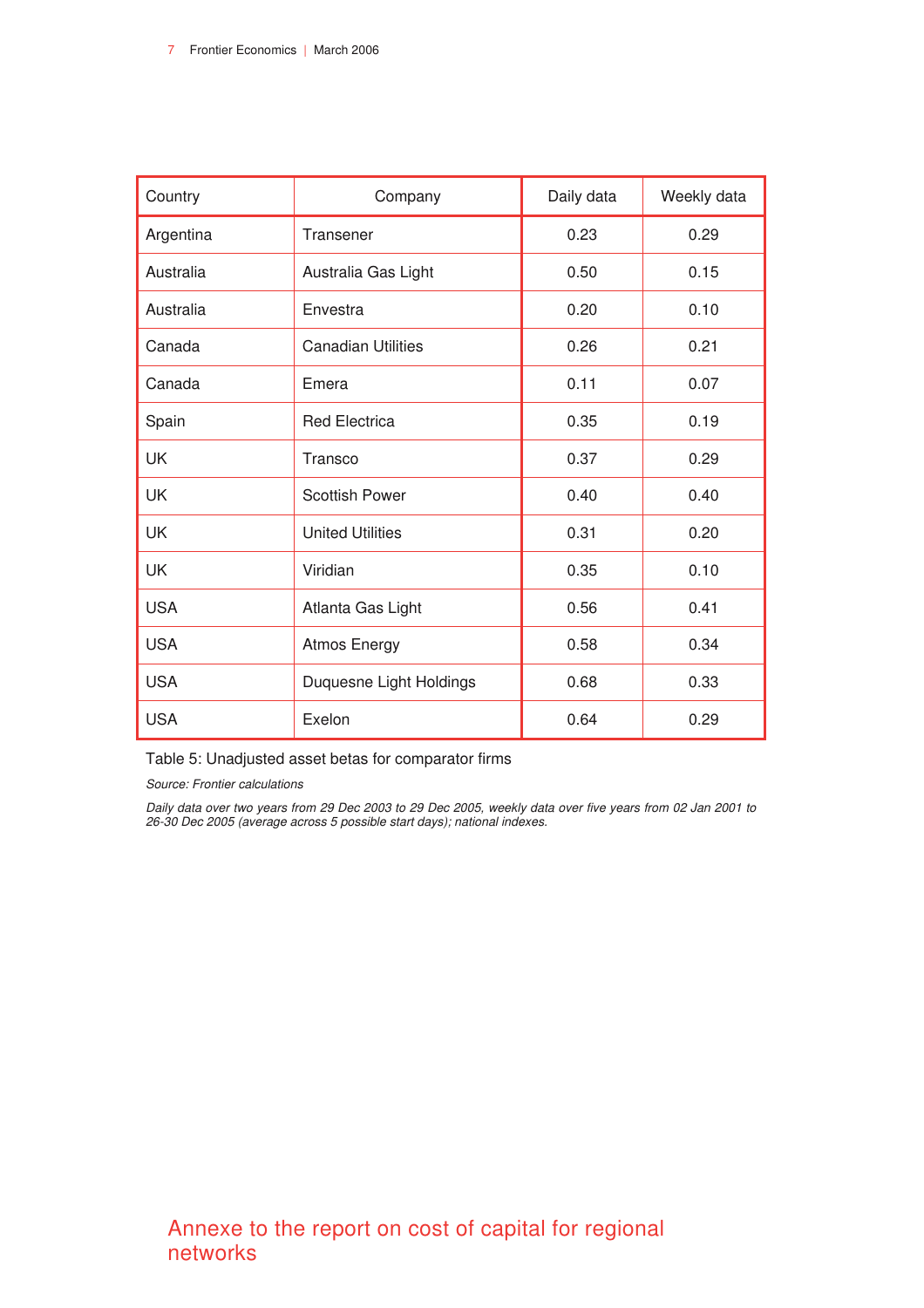# **Unadjusted equity betas**

Table 6 shows the unadjusted equity beta values for the comparator group.

| Country    | Company                         | Daily data | Weekly data |
|------------|---------------------------------|------------|-------------|
| Argentina  | Transener                       | 0.73       | 0.79        |
| Australia  | Australia Gas Light             | 0.59       | 0.18        |
| Australia  | Envestra                        | 0.54       | 0.29        |
| Canada     | <b>Canadian Utilities</b>       | 0.36       | 0.30        |
| Canada     | Emera                           | 0.17       | 0.12        |
| Spain      | <b>Red Electrica</b>            | 0.55       | 0.30        |
| UK         | Transco                         | 0.61       | 0.48        |
| UK         | <b>Scottish Power</b>           | 0.56       | 0.57        |
| UK         | <b>United Utilities</b>         | 0.51       | 0.33        |
| UK         | Viridian                        | 0.44       | 0.14        |
| <b>USA</b> | Atlanta Gas Light               | 0.82       | 0.62        |
| <b>USA</b> | <b>Atmos Energy</b>             | 0.87       | 0.51        |
| <b>USA</b> | Duquesne Light Holdings<br>0.98 |            | 0.51        |
| <b>USA</b> | Exelon                          | 0.81       | 0.40        |

Table 6: Unadjusted equity betas for comparator firms

*Source: Frontier calculations* 

*Daily data over two years from 29 Dec 2003 to 29 Dec 2005, weekly data over five years from 02 Jan 2001 to 26-30 Dec 2005 (average across 5 possible start days); national indexes.*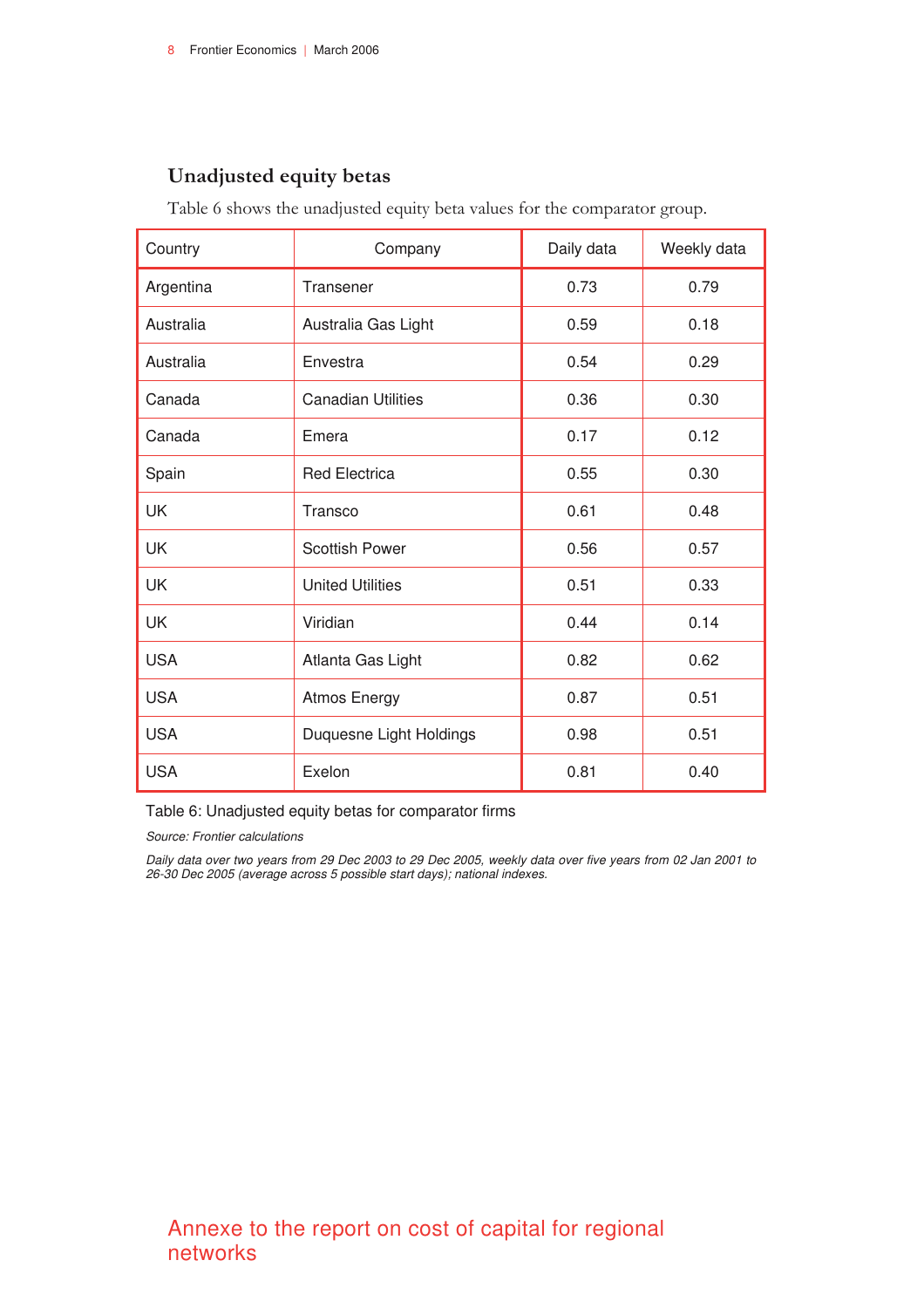### **Standard errors of equity betas**

Table 7 shows the standard errors of the beta estimates. This data is used in the calculation of the Vasicek adjustment. The lower the standard error the smaller the adjustment to the raw beta value.

| Country    | Company                   | Daily data | Weekly data |
|------------|---------------------------|------------|-------------|
| Argentina  | Transener                 | 0.07       | 0.21        |
| Australia  | Australia Gas Light       | 0.07       | 0.10        |
| Australia  | Envestra                  | 0.09       | 0.09        |
| Canada     | <b>Canadian Utilities</b> | 0.08       | 0.08        |
| Canada     | Emera                     | 0.07       | 0.06        |
| Spain      | <b>Red Electrica</b>      | 0.06       | 0.05        |
| UK         | Transco                   | 0.07       | 0.06        |
| UK         | <b>Scottish Power</b>     | 0.08       | 0.08        |
| UK         | <b>United Utilities</b>   | 0.07       | 0.06        |
| <b>UK</b>  | Viridian                  | 0.09       | 0.07        |
| <b>USA</b> | Atlanta Gas Light         | 0.06       | 0.06        |
| <b>USA</b> | <b>Atmos Energy</b>       | 0.05       | 0.06        |
| <b>USA</b> | Duquesne Light Holdings   | 0.06       | 0.10        |
| <b>USA</b> | Exelon                    | 0.07       | 0.08        |

Table 7: Standard errors of equity betas for comparator firms

*Source: Frontier calculations* 

*Daily data over two years from 29 Dec 2003 to 29 Dec 2005, weekly data over five years from 02 Jan 2001 to 26-30 Dec 2005 (average across 5 possible start days); national indexes.*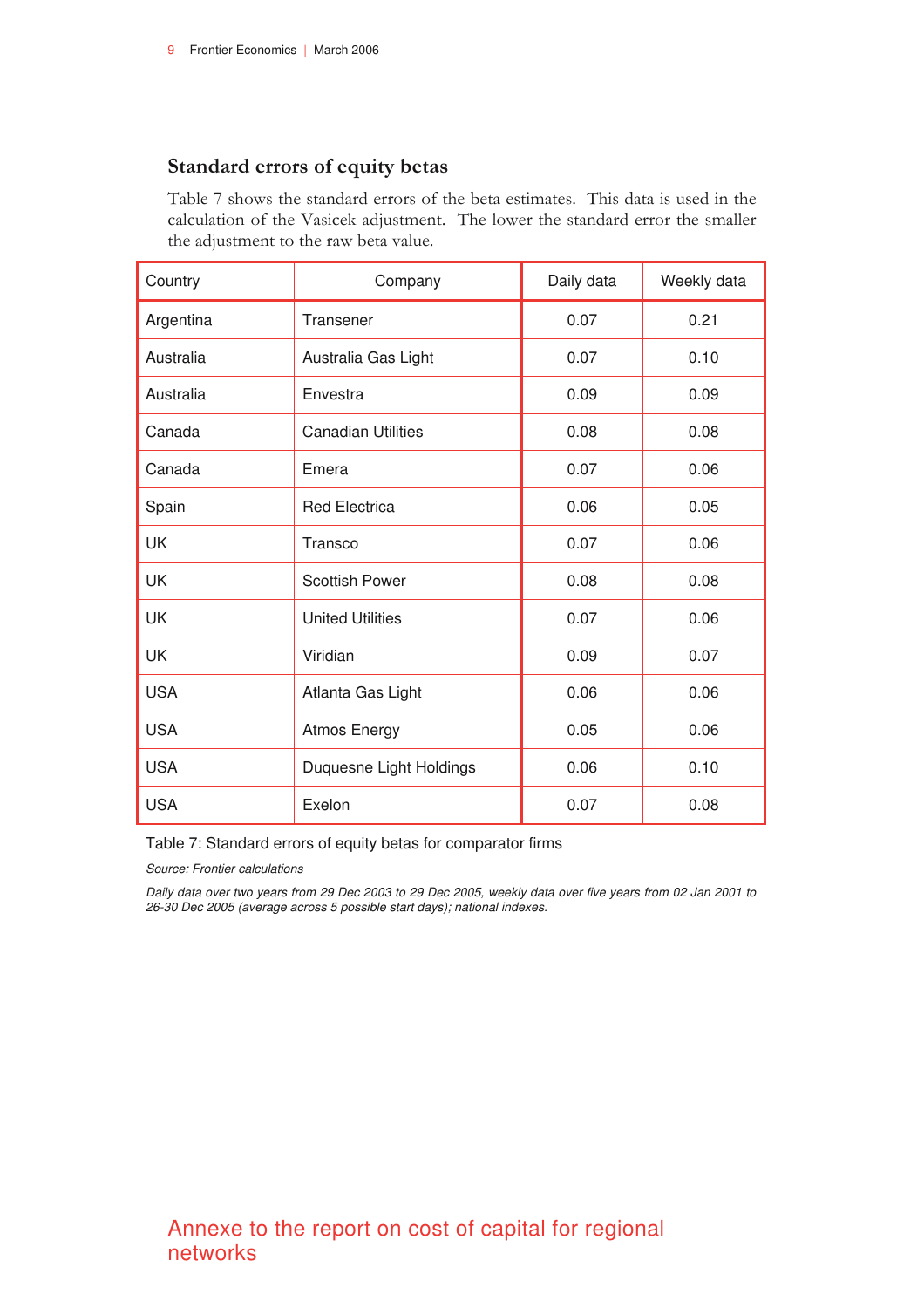### **Market gearing**

Table 8 shows the data on gearing used to convert from equity to asset beta values.

| Country    | Company                        | Daily data | Weekly data |
|------------|--------------------------------|------------|-------------|
| Argentina  | Transener                      | 77%        | 72%         |
| Australia  | Australia Gas Light            | 19%        | 28%         |
| Australia  | Envestra                       | 71%        | 73%         |
| Canada     | <b>Canadian Utilities</b>      | 37%        | 39%         |
| Canada     | Emera                          | 46%        | 50%         |
| Spain      | <b>Red Electrica</b>           | 46%        | 46%         |
| <b>UK</b>  | Transco                        | 47%        | 49%         |
| <b>UK</b>  | <b>Scottish Power</b>          | 35%        | 38%         |
| <b>UK</b>  | <b>United Utilities</b>        | 48%        | 48%         |
| UK         | Viridian                       | 27%        | 35%         |
| <b>USA</b> | Atlanta Gas Light              | 43%        | 45%         |
| <b>USA</b> | <b>Atmos Energy</b>            | 45%        | 45%         |
| <b>USA</b> | Duquesne Light Holdings<br>42% |            | 47%         |
| <b>USA</b> | Exelon                         | 31%        | 38%         |

Table 8: Market gearing levels for comparator firms applied in asset beta calculations

*Source: Frontier calculations* 

*Daily data over two years from Jan 2003 to Dec 2005, weekly data over five years from Jan 2001 to Dec 2005. Market gearing defined as the average total debt (net of cash and equivalents) divided by the sum of the average market cap and the total debt (again, net of cash and equivalents).*